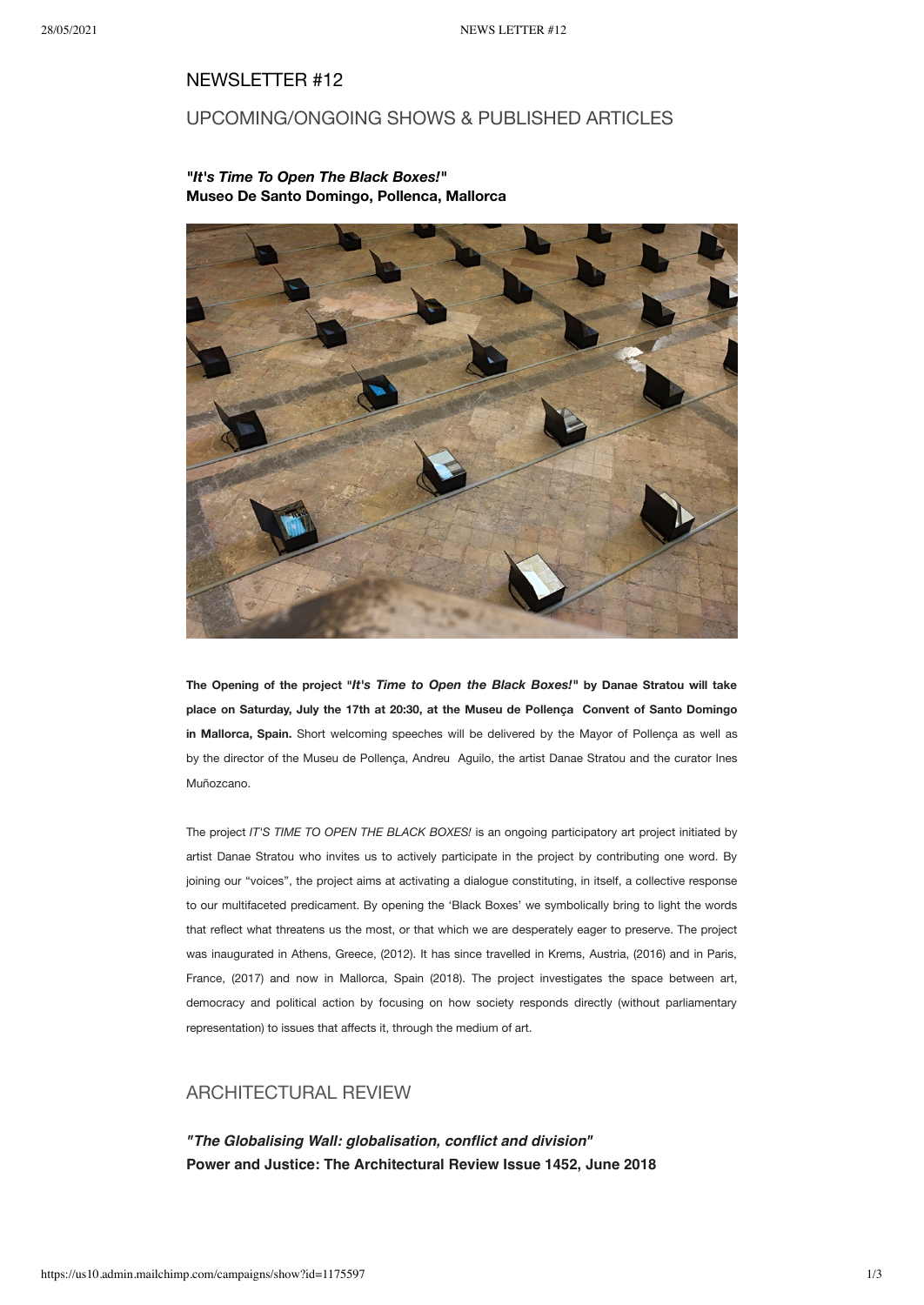

"The Globalising Wall: globalisation, conflict and division" article, by Danae Stratou and Yanis Varoufakis, is now featured in the AR's June 2018 issue on Power and Justice.

Click here to read article:

[https://www.architectural-review.com/essays/the-globalising-wall-globalisation-conflict-and](https://www.architectural-review.com/essays/the-globalising-wall-globalisation-conflict-and-division/10031408.article?blocktitle=Globalising-Wall&contentID=21771)division/10031408.article?blocktitle=Globalising-Wall&contentID=21771

# ONGOING EXHIBITION

*"New Horizons, From Jewelry to Sculpture"* **Ilias Lalaounis Jewelry Museum PROJECT:** *"Life Line"*



The ongoing show hosts both jewellery designers and sculptors in an effort to explore the differences and/or similarities in a unique approach of each discipline. I decided to utilize one of the museum's walls installed with hollow show case windows as a landscape and to "connect" them through a common